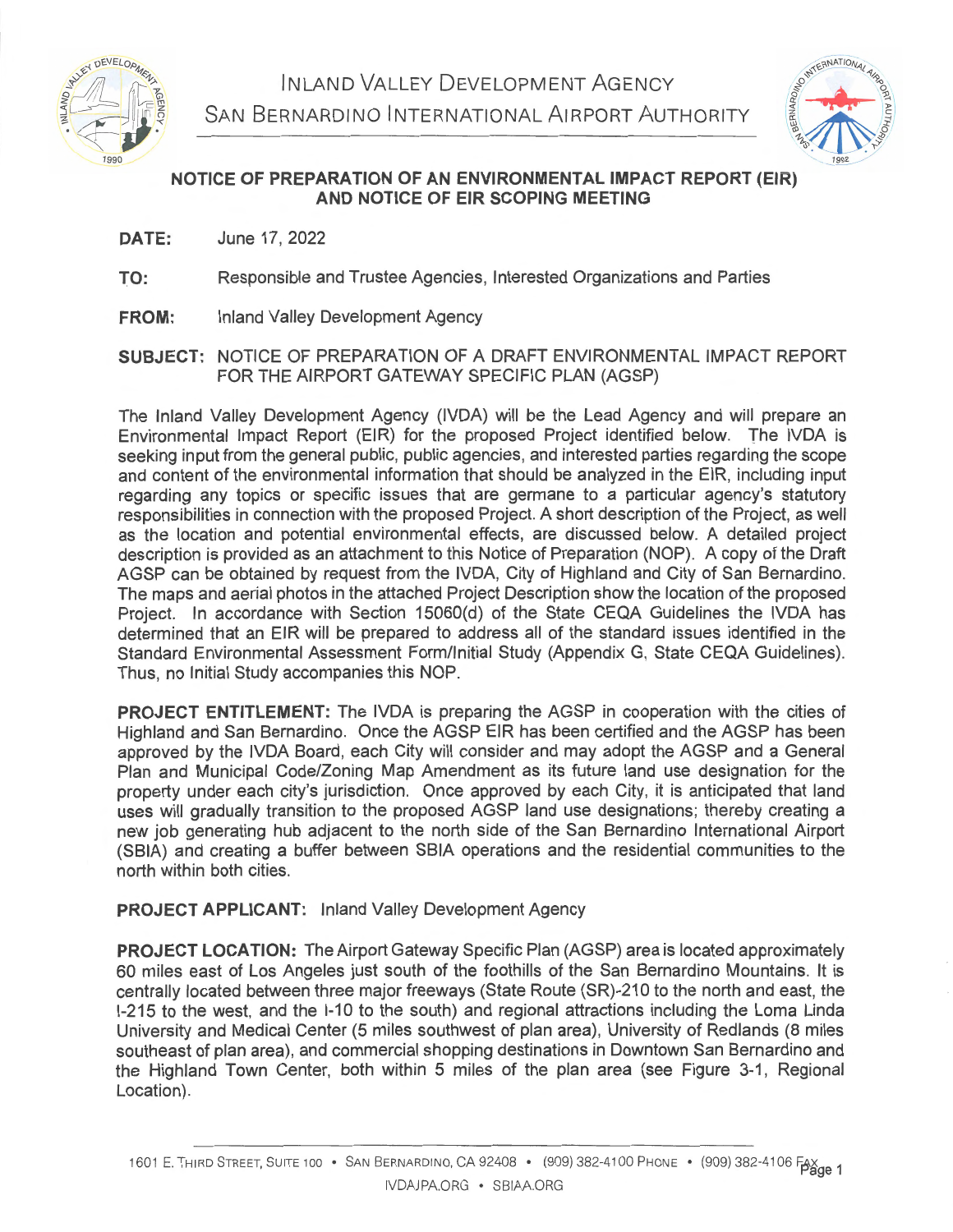The approximate 679-acre AGSP Plan area is located immediately north of the San Bernardino International Airport (SBIA) and the Plan area extends to the north side of 6<sup>th</sup> Street except at the southwest and southeast corners of Del Rosa Drive and 6<sup>th</sup> Street where the Plan area extends to the north side of 5<sup>th</sup> Street. The western boundary extends to the center line of Tippecanoe Avenue and the Plan area is bounded by SR-210 to the east. The Specific Plan area includes land parcels in both the City of Highland (485 acres) and the City of San Bernardino (194.2 acres), as shown on Figure 3-2, Local Vicinity and Proposed Land Use Map.

**PROJECT DESCRIPTION:** In summary, the AGSP envisions replacing the existing mix of uses within the planning area (refer to Table 3-1 of the detailed Project Description, residential, commercial, educational, industrial, and vacant land) with approximately 9.2 million SF of Industrial Mixed Uses. To accomplish this land use transition within the AGSP would require development of up to 260 acres of existing occupied acreage and conversion of about 209 acres of vacant land to Industrial Mixed Uses. Also, due to the number of small parcels that exist within the AGSP, future developers and project proponents will have to assemble land parcels in order to fully develop the AGSP. The areas of most intense property consolidation must occur in the area between Tippecanoe and Del Rosa on the west and Victoria and the Central Avenue on the east. Also note that some of the existing industrial uses in the AGSP planning area may be compatible with the future land use designations. However, for impact forecast purposes it will be assumed that all 469 acres designated Industrial Mixed Use (IMU) will be developed/repurposed. Also note that the acreage allocated to ROW and Floodway uses are approximately the same under existing and future conditions. Thus, although the existing basic infrastructure facilities will be improved in the future (discussed below), there will not be a substantial increase in acreage allocated to them at buildout of the AGSP. The Project would require incremental installation of all the utility and roadway infrastructure required to support access and use of the land for Industrial Mixed Uses.

The following environmental issues will be analyzed in the EIR: aesthetics, agricultural and timberlands, air quality, biological resources, cultural resources, energy, geology and soils, greenhouse gases/climate change, hazards and hazardous materials, hydrology and water quality, land use and planning, mineral resources, noise, population and housing, public services, recreation, transportation, tribal cultural systems, utilities and service systems, and wildfire.

**SCOPING MEETING:** The IVDA, in its role as CEQA Lead Agency, will hold a public scoping meeting to provide an opportunity for the public and representatives of public agencies and interested organizations to address the scope of the EIR. The Scoping Meeting is scheduled for July 7, 2022 at 6:30 PM. The meeting will be hosted by the IVDA at its Board Room located at 1601 E. Third Street, San Bernardino, CA 92408. Instructions for participating in the Scoping Meeting will be provided to all persons/parties requesting to participate by e-mail or phone. See contact information for Ms. Myriam Beltran (the IVDA point of contact) at the end of this Notice.

**THIRTY DAY COMMENT PERIOD:** Pursuant to State CEQA Guidelines (Cal Code Regs., Title 14 para. 15000 et seq.) Section 15082(a), any response and/or comments must be submitted to this office as soon as possible but **not later than thirty (30) days** after the date upon this Notice. The Notice of Preparation comment period begins on June 17, 2022 and ends on July 18, 2022. This Notice of Preparation is also available online at www.ivdajpa.org.